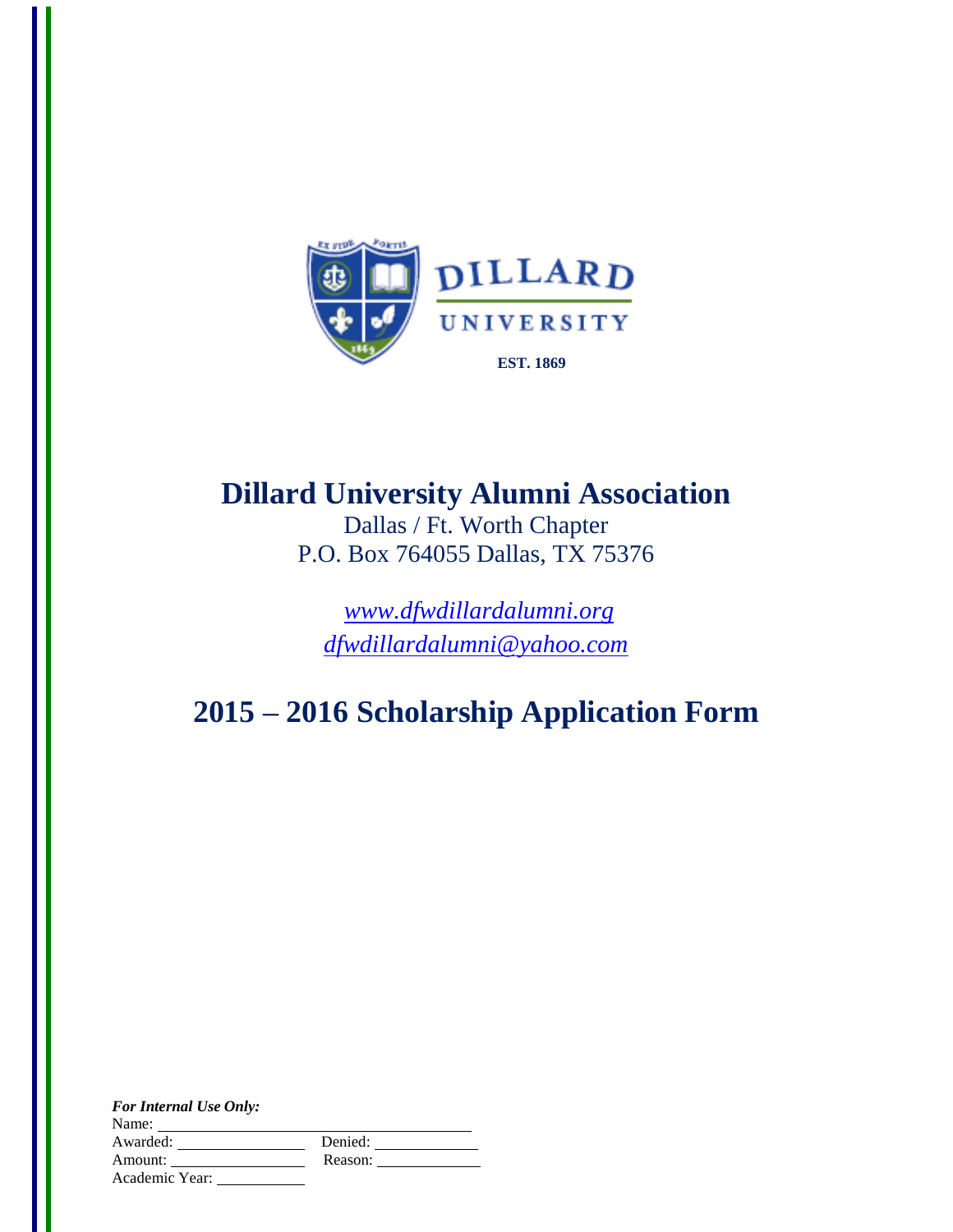## **General Instructions**

- 1. Print legibly or type.
- 2. All documentation must be submitted with application, and must be in its original form. **Incomplete applications will not be considered or processed.**

## **Deadline**

For scholarship consideration, this form and required documentation must be received or postmarked no later than **June 15, 2015**. Mail application and documentation materials to:

#### **DFW Chapter Dillard University Alumni Association P. O. Box 764055 Dallas, TX 75376-4055**

**or email to:**

**[dfwdillardalumni@yahoo.com](mailto:dfwdillardalumni@yahoo.com)**

## **Eligibility Criteria**

#### **The student:**

- $\Box$  Is a Dallas/Fort Worth Metroplex area resident.
- $\Box$  Must be currently enrolled or have documented proof of acceptance for enrollment at Dillard University for the 2015-2016 school term.
- $\Box$  Has an overall high school or college GPA of 3.00 or higher on a 4-point scale. (The cumulative grade point average must be computed on a 4-point scale and on an un-weighted basis.)
- $\Box$  Has a minimum combined score of 1200 SAT for all 3 parts, or
- $\Box$  Has minimum score of 20 on the ACT.

## **Documentation to be submitted with application**

#### **All applicants must submit:**

- The completed Scholarship Application Form.
- An official transcript in a sealed envelope that must bear the official seal and/or signatures of that institution.
- $\Box$  A typed written essay consisting of 450 500 words on:
	- o **New Entrants:**
		- Explain why you want to attend a Historical Black College or University (HBCU), particularly Dillard University.
	- o **Returning Students: (Select One)**
		- If you had the authority to change Dillard University in a positive way, what specific changes would you make?
		- Select an existing, controversial, campus issue at Dillard University and suggest a solution.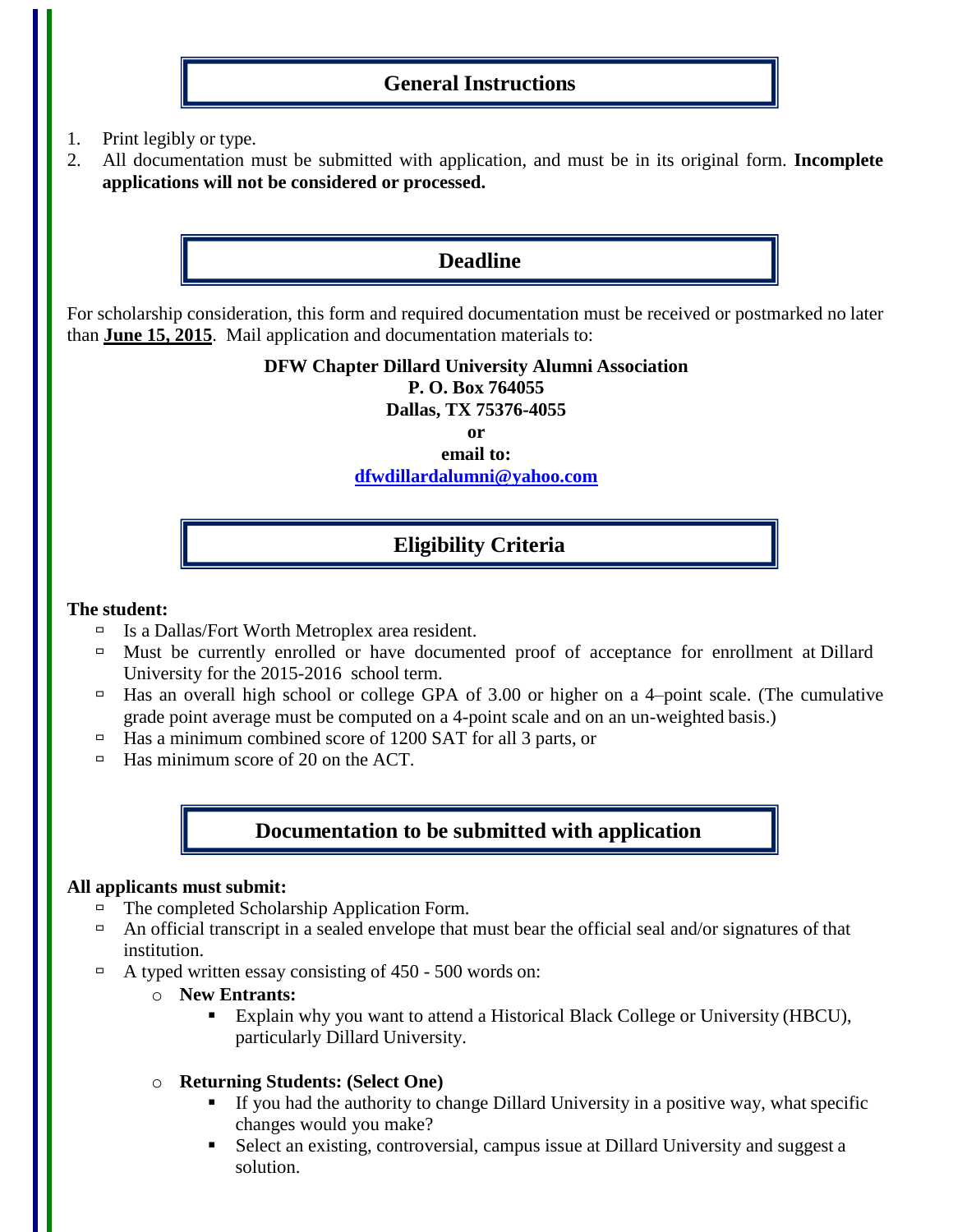## **Dillard University Alumni Association Dallas/Fort Worth Chapter**

Scholarship Application Form

(Print or Type)

|                           |                                    | <b>Section A</b>                                                            |          |  |  |
|---------------------------|------------------------------------|-----------------------------------------------------------------------------|----------|--|--|
|                           |                                    | Name: Date of Birth:                                                        |          |  |  |
|                           |                                    |                                                                             |          |  |  |
|                           | Gender: [ ] Male [ ] Female        |                                                                             |          |  |  |
|                           | Mailing Address: National Address: |                                                                             |          |  |  |
|                           | <b>Street</b>                      | City & State                                                                | Zip Code |  |  |
|                           |                                    |                                                                             |          |  |  |
|                           | <b>Street</b>                      | City & State                                                                | Zip Code |  |  |
|                           |                                    |                                                                             |          |  |  |
| <b>Returning Students</b> |                                    |                                                                             |          |  |  |
|                           |                                    | Classification: Current Major GPA: Current Cumulative GPA:                  |          |  |  |
|                           |                                    |                                                                             |          |  |  |
|                           |                                    | Have you received a scholarship from the DFW Chapter before? [ ] Yes [ ] No |          |  |  |
|                           |                                    |                                                                             |          |  |  |
| <b>Entering Students</b>  |                                    |                                                                             |          |  |  |
|                           |                                    |                                                                             |          |  |  |
|                           |                                    | GPA: SAT Scores: Verbal Math Total ACT Score:                               |          |  |  |

 A letter of recommendation from the school where the student is currently enrolled. A letter of recommendation from a citizen in the community, including but not limited to a mentor, community or religious leader, organization leader or member, or a volunteer or work supervisor .